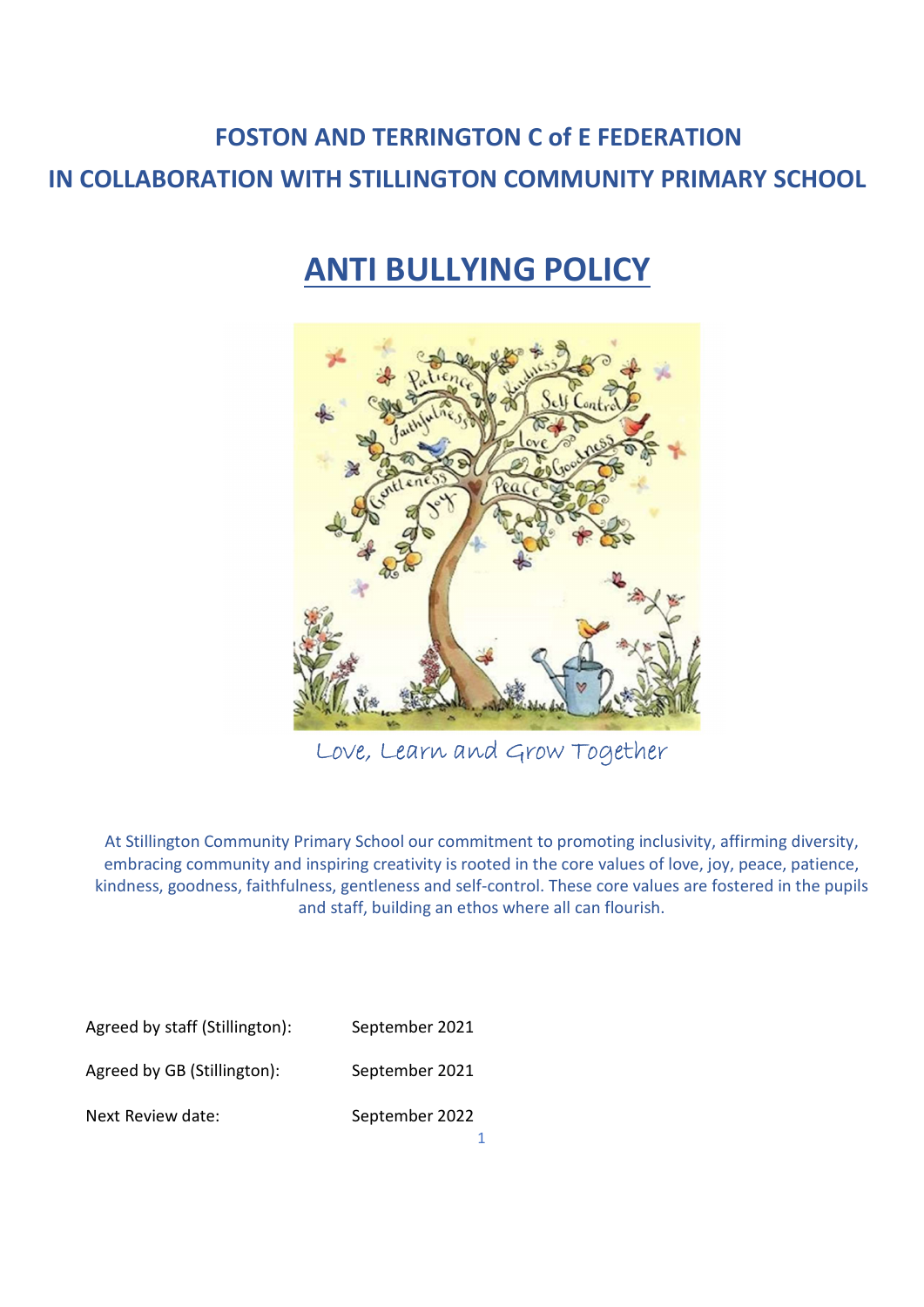# Statement of Intent

At Foston and Terrington Federation and Stillington Primary School we are committed to providing a caring, friendly and safe environment for all of our pupils so they can learn in a relaxed and secure atmosphere. Bullying of any kind is unacceptable at our schools. If bullying does occur, all pupils should be able to tell and know that incidents will be dealt with promptly and effectively. We are 'telling' schools.

This means that anyone who knows that bullying is happening is expected to tell the staff. Our anti-bullying is strongly linked and taught through our core values of love, joy, peace, patience, kindness, goodness, faithfulness, gentleness and self-control.

#### What is Bullying?

We have agreed as a school that bullying is:

- Deliberate
- Repetitive
- Unkind
- Malicious

We recognise that bullying can be:

- Verbal abuse (name calling, threatening, taunting, mimicking, making someone look silly)
- Physical (punching, kicking, hitting, spitting or any use of violence)
- Cyber (sending unkind things by text, email or social media)
- Emotional (being unfriendly, excluding, tormenting)
- Racist (racial taunts, graffiti, gestures)
- Sexist (discrimination on the basis of gender e.g. "girls can't play football")
- Homophobic (because of or focussing on the issue of sexuality)
- Any unfavourable/negative comments, gestures or actions made to someone relating to their disability or special educational needs

This school does not tolerate unlawful bullying or discrimination against someone on the grounds of any of these characteristics: age, disability, gender reassignment, marriage or civil partnership, pregnancy and maternity, race, religion/belief, sex (gender) and sexual orientation. These are often referred to as protected characteristics. All staff will be provided with appropriate training in equality and diversity, so that they are equipped to tackle these issues on a wider scale as well as in relation to bullying.

# Identifying and reporting concerns about bullying

All concerns about bullying are taken seriously and investigated thoroughly.

Pupils who are being bullied may not report it. All staff will be alert to signs of bullying and act promptly and firmly against it in accordance with this policy. Early signs of distress include:

- Withdrawn behaviour
- Deterioration of work
- Feigning illness
- Unusual absences
- Desire to remain with adults
- Isolating themselves from others
- Lacking concentration
- Truanting from school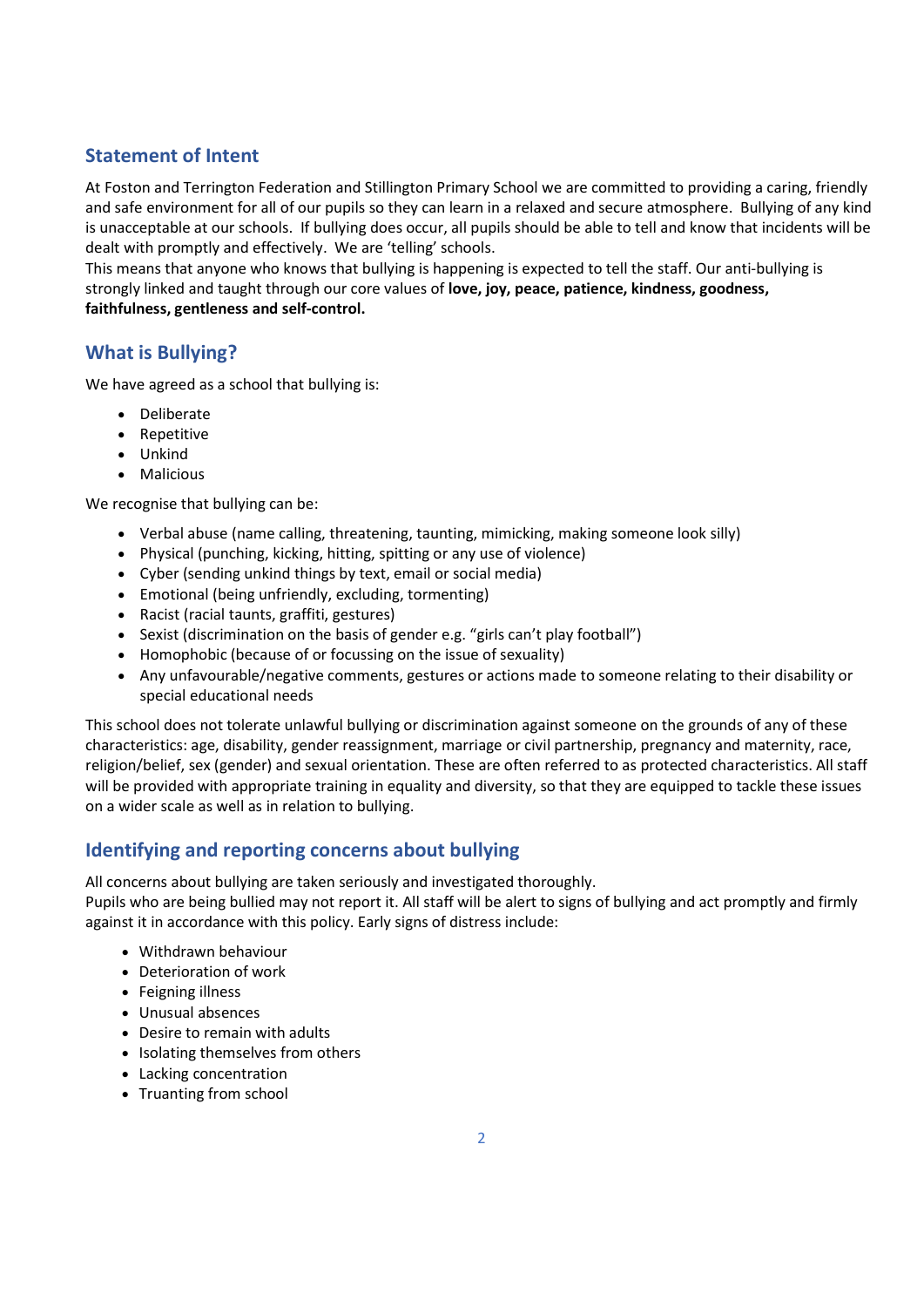# Why is it important to respond to bullying?

Bullying hurts. No one deserves to be a victim of bullying. Everybody has the right to be treated with respect. Pupils who are bullying need to learn different ways of behaving.

Schools have a responsibility to respond promptly and effectively to issues of bullying.

## Objectives of this Policy

- All governors, teaching and support staff, pupils and parents should understand what bullying is.
- All governors, teaching and support staff should know what the school policy is on bullying, and follow it when bullying is reported.
- All pupils and parents should know what the school policy is on bullying, and what they should do if bullying arises.
- As a school we take bullying seriously. Pupils and parents should be assured that they will be supported when bullying is reported.
- Bullying will not be tolerated.

#### Procedures

At Foston and Terrington Federation and Stillington Primary School the following steps will be taken when dealing with incidents:

- If bullying is suspected or reported, the incident will be dealt with immediately by the member of staff who has been approached.
- A clear account of the incident will be reported to a member of the SLT team using the agreed report forms and stored in our anti-bullying file in the main office.
- If further incidents occur involving the same child the SLT member will interview all concerned and take suitable action.
- Class teachers will be kept informed and if it persists, the class teacher will advise other staff members, in particular lunchtime supervisors.
- Parents will be kept informed.
- Sanctions will be used as appropriate and in accordance with our behaviour policy.

#### Pupils

Pupils who have been bullied will be supported by:

- Being offered an opportunity to discuss the experience with a trusted adult in school.
- Being reassured.
- Being offered support when needed.
- Having their self-esteem and confidence restored through well planned interventions i.e. circle time, play therapy, and friendship group work.
- Having access to peer support.

Pupils who have bullied will be helped by:

- Discussing what happened.
- Discovering why the pupil became involved.
- Establishing the wrong doing and need to change using our restorative techniques
- Informing parents or carers to help change their attitude.
- The involvement of the home school support worker.